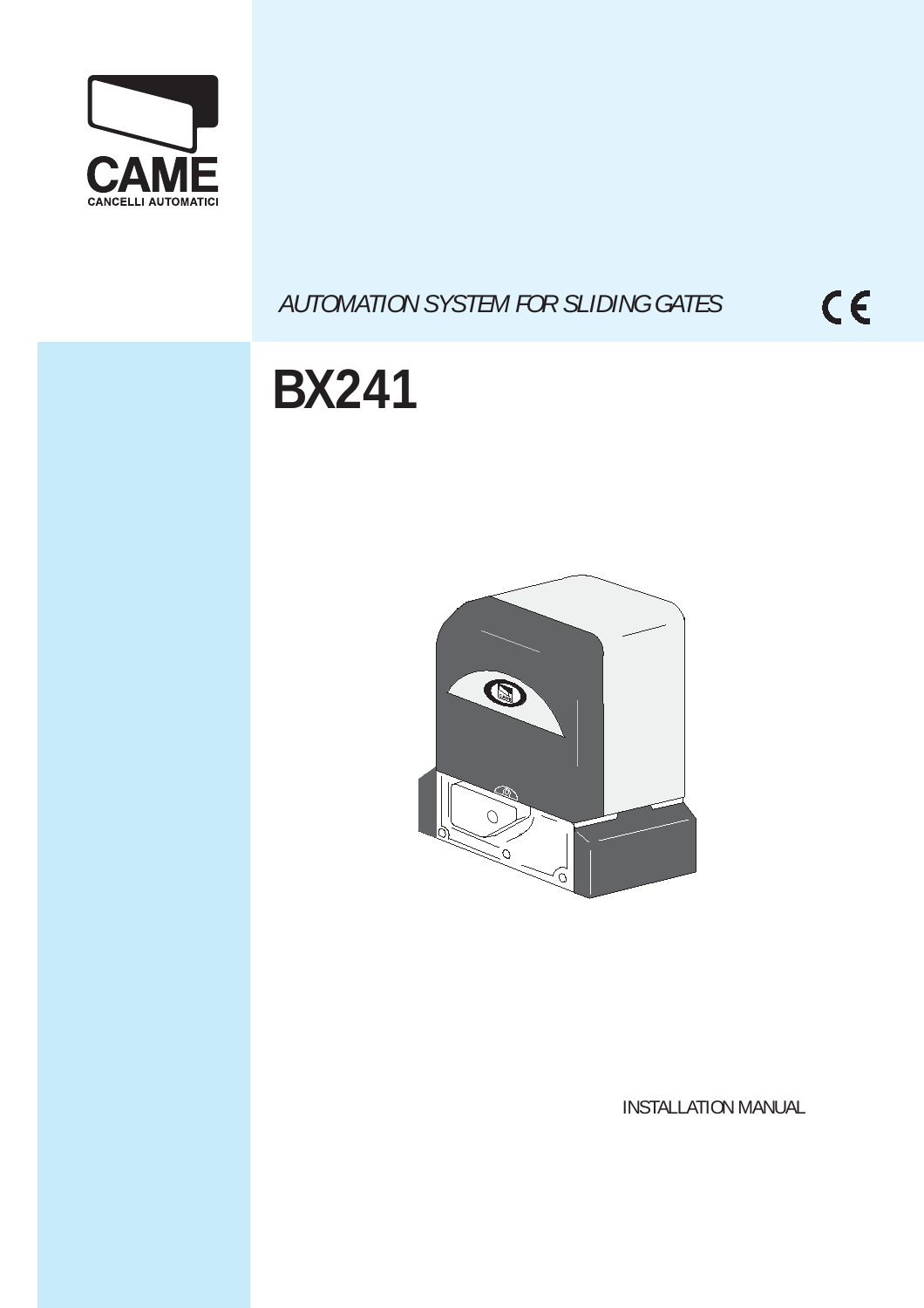#### **"IMPORTANT SAFETY INSTRUCTIONS FOR INSTALLATION"**

## **"CAUTION: IMPROPER INSTALLATION MAY CAUSE SERIOUS DAMAGE, FOLLOW ALL INSTALLATION INSTRUCTIONS CAREFULLY"**

**"THIS MANUAL IS ONLY FOR PROFESSIONAL INSTALLERS OR QUALIFIED PERSONS"**

## 1 Legend



This symbol indicates sections to be read with particular care.

This symbol indicates sections concernig safety

This symbol indicates notes to communicate to users.

## 2 Destination and limits of use

### 2.1 Destination

The BX-241 ratiomotor is for the automation of sliding residential gates, even in cases of intense traffic.

 The use of this product for purposes other than the one intended and installation carried out in a manner other than as instructed in this technical manual are prohibited.

## 2.2 Limits of use

For residential use: maximum gate weight 800 kg with maximum length of 14 meters. For intensive or condominium use: maximum gate weight 600 kg with maximum length of 14 meters.

## 3 Standard followed

The following standard were complied with for this product: EN 12978, UNI EN 954-1, CEI EN 60335-1, UNI EN 12453.

## 4 Description

## 4.1 Gearmotor

The BX-241 ratiomotor is designed and built by CAME CANCELLI AUTOMATICI S.p.A. and it meets the safety standards in force. Guaranteed 24 months if not tampered with.

The casing is made up of a fused aluminium part where the irreversible electromechanical ratiomotor is housed and an ABS plasticlined part that encloses the electronic board, the battery charger board and the bracket to house the two emergency batteries.

The BX-241 ratiomotor may be supplied with complementary accessories such as:

001 R001 - Lock cylinder with DIN keys;

001 BSF - Braking device for gates installed on a sloping surface;

001 BRC5/10/15 - Power supply cable winding device for sensitive safety profiles;

001 B4337 - Chain transmission device;

009 CGZ - Galvanized steel 22 x 22 module 4 rack;

009 CGZF - PA 6 nylon 20 x 32 module 4 rack with holes and fixing spacers;

009 CGZS - Galvanized steel 30 x 8 module 4 rack with fastening screws, holes and supports;

009 CCT - Simple 1/2" chain;

009 CGIU - 1/2" chain joint.

**Important!** Check that the safety equipment and accessories are CAME originals; this is a guarantee that also makes the system easy to set up and upkeep.

## 4.2 Technical information

#### BX-241 GEARMOTOR

Power supply: 230V A.C. 50/60Hz Motor power supply: 24V D.C. 50/60Hz Max. absorption: 17A Rated power: 400W Max. torque: \*27 Nm Reduction ratio: 1/33

55°C Push: 700 N Max. speed: 10 m/min Operation intermittence: intensive with gates of up to 600 kg Protection level: IP54 Weight: 15 kg Operating temperature:

**#**

*\* Obtained with CAME control panel.*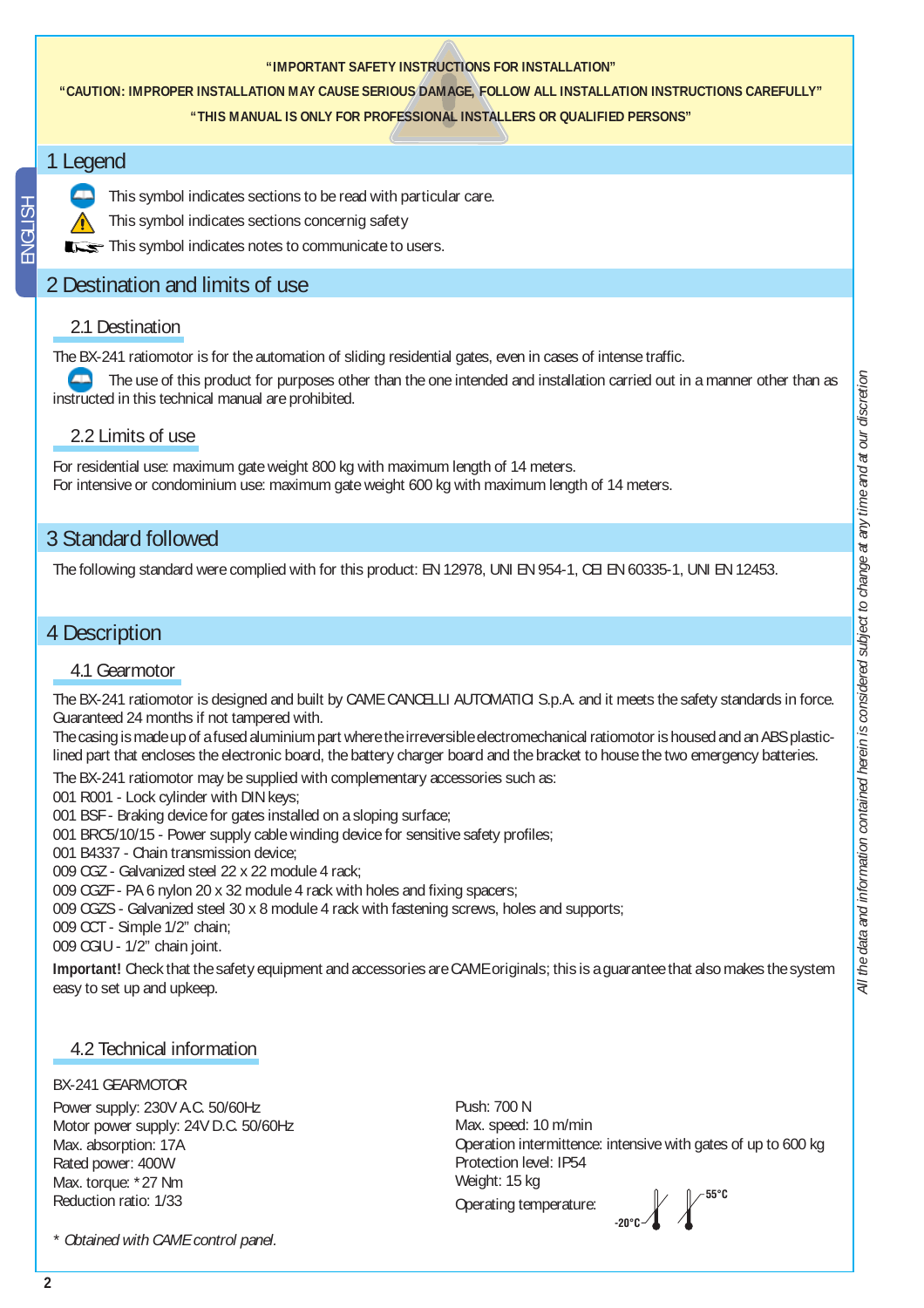## 4.3 Parts description

#### GEARMOTOR UNIT

- 1 Ratiomotor
- 2 Board cover support
- 3 End-stop flaps
- 4 ZBX241 basic control board
- 5 BN1 battery charger board
- 6 Electric board front cover
- 7 Release door
- 8 Base plate

ACCESSORIES

2 - BSF - Braking device

5 - CCT - Simple 1/2" chain 6 - CGIU - 1/2" chain joint

with holes and fixing spacers

- 9 Securing screws
- 10 Plates for securing screws
- 11 Nuts



## 4.4 Size measurements

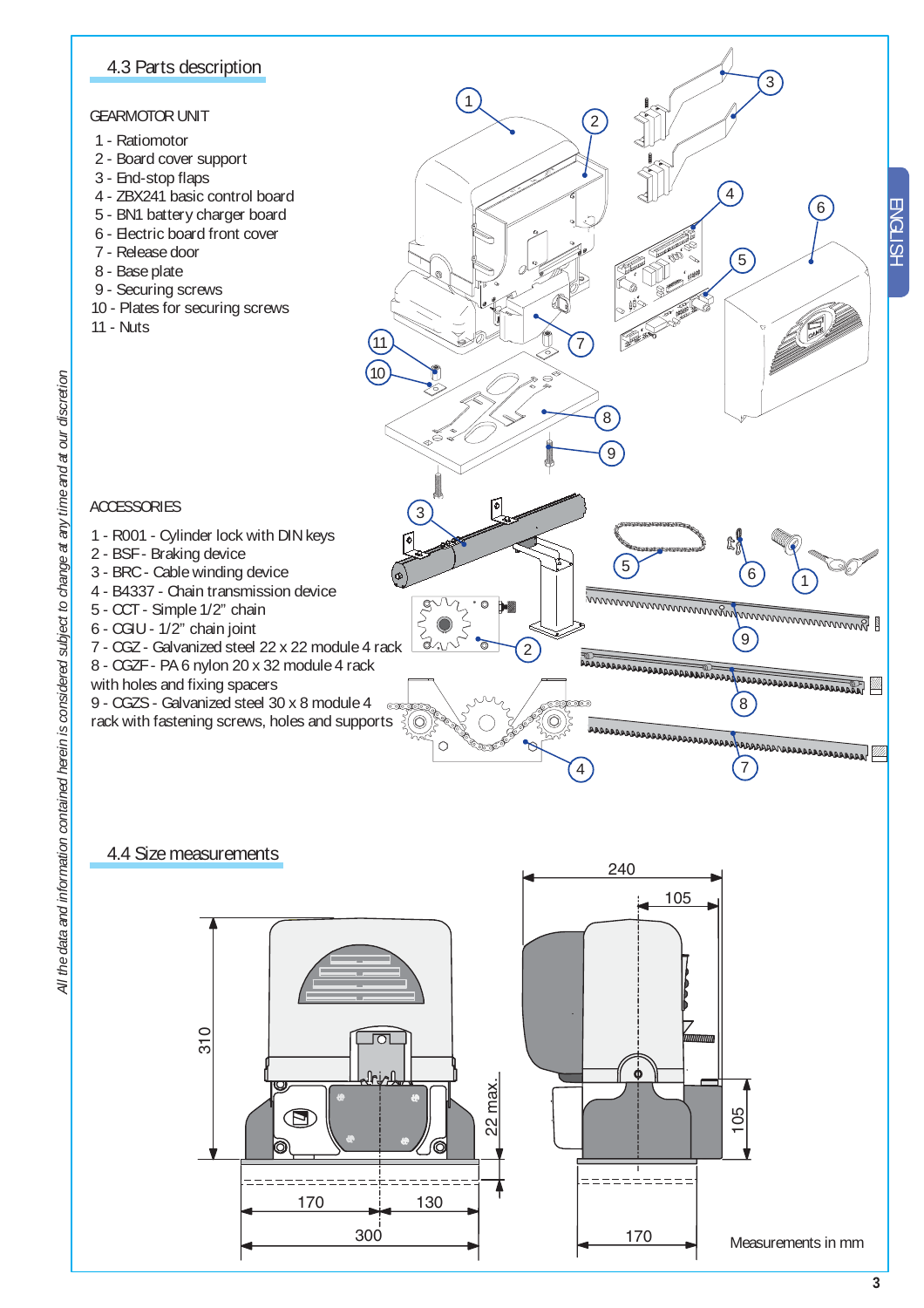## 5 Installation

Installation must be carried out by expert qualified personnel and in full observance of regulations in force.

## 5.1 Preliminary checks



• Make sure the door is rigid and compact and that the sliding wheels are well oiled and in good condition.

• The ground guide must be well fastened to the ground, fully on the surface for the entirety of its length and without irregularities that might obstruct the gate's movement.

- The upper guide runners must not create friction.
- Provide for a gate stopper for opening and one for closing, and for the path of electrical cables as per standard system.
- Make sure the point in which the ratiomotor is fixed is in an area protected from shocks or bumps, and that the anchoring surface is solid.
- Provide for suitable omnipolar disconnection device with more than 3 mm between contacts to section power supply.
- $\textcircled{\tiny{\#}}$  Connections inside the case made for protection circuit continuity are allowed as long as they include additional insulation with respect to other internal drive parts.
- Install suitable tubes and ducts for electric cable passage to guarantee protection against mechanical damage.

## 5.2 Tools and materials

Make sure all tools and materials necessary are within reach to install the edge in maximum safety, according to regulations in force. The following figure illustrates the minimum equipment for the installer.



## 5.3 Cable list and minimun thickness

| <b>Connections</b>         | Type of cable                                       | Length of cable $1 < 10$ m      | Length of cable $10 < 20$ m    | Length of cable $20 < 30$ m    |
|----------------------------|-----------------------------------------------------|---------------------------------|--------------------------------|--------------------------------|
| 230V 2F power supply       | <b>FROR CEI</b><br>$20 - 22$<br>CEI EN<br>50267-2-1 | $3G \times 1.5$ mm <sup>2</sup> | 3G x 2,5 mm <sup>2</sup>       | $3G \times 4$ mm <sup>2</sup>  |
| 24V motor power supply     |                                                     | $2 \times 1$ mm <sup>2</sup>    | $2 \times 1.5$ mm <sup>2</sup> | 2 x 2.5 mm <sup>2</sup>        |
| 24V - 230V flashing lamp   |                                                     | $2 \times 0.5$ mm <sup>2</sup>  | $2 \times 1$ mm <sup>2</sup>   | $2 \times 1.5$ mm <sup>2</sup> |
| Photoelectric cells TX     |                                                     | $2 \times 0.5$ mm <sup>2</sup>  | $2 \times 0.5$ mm <sup>2</sup> | $2 \times 0.5$ mm <sup>2</sup> |
| Photoelectric cells RX     |                                                     | $4 \times 0.5$ mm <sup>2</sup>  | $4 \times 0.5$ mm <sup>2</sup> | $4 \times 0.5$ mm <sup>2</sup> |
| 24V power supply accessory |                                                     | $2 \times 0.5$ mm <sup>2</sup>  | $2 \times 0.5$ mm <sup>2</sup> | $2 \times 1$ mm <sup>2</sup>   |
| Control button             |                                                     | $2 \times 0.5$ mm <sup>2</sup>  | $2 \times 0.5$ mm <sup>2</sup> | $2 \times 0.5$ mm <sup>2</sup> |
| End stop                   |                                                     | $3 \times 0.5$ mm <sup>2</sup>  | $3 \times 1$ mm <sup>2</sup>   | $3 \times 1.5$ mm <sup>2</sup> |
| Encoder connection         | 2402C 22AWG                                         | max. 30 m                       |                                |                                |
| Antenna connection         | RG58                                                | max. 50 m                       |                                |                                |

N.B.: An evaluation of the size of the cables with lengths other than the data in the table must be made based on the effective absorption of the connected devices, according to the instructions indicated by the CEI EN 60204-1 standards. For connections that require several loads on the same line (sequential), the size given on the table must be re-evaluated based on actual absorption and distances.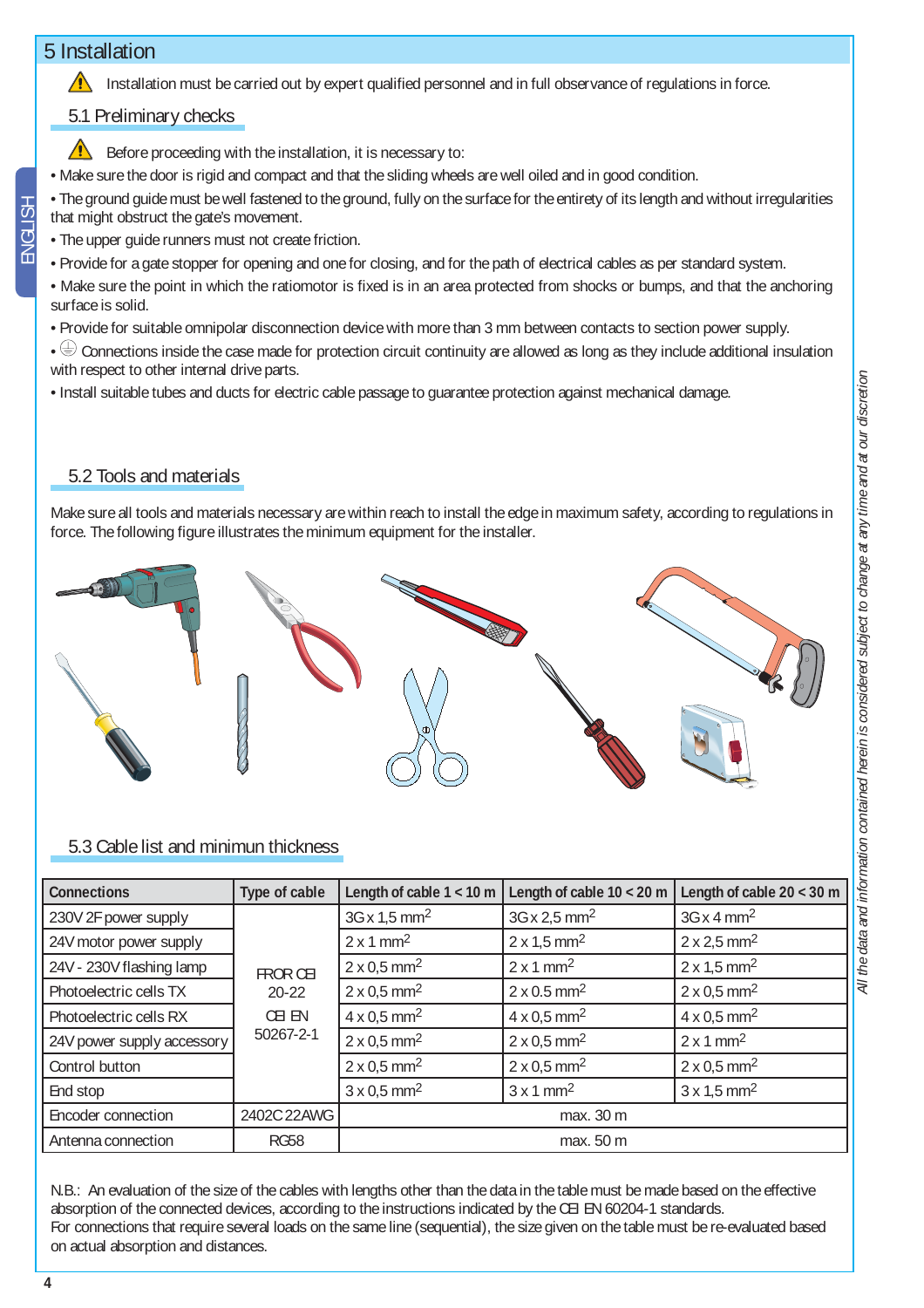

## 5.4 Motor to base anchorage

The following applications are only examples, as the space required for unit installation and the accessories vary depending on dimensions and therefore it is up to the installer to select the best solution.

- Install the screws in the anchor plate and fasten them with a nut, then bend the preformed clamps downwards.
- Construct a cement foundation that is large enough to accomodate the gear motor (it is a good idea to protrude 50 mm. from the ground). When pouring the foundation, embed the gear motor anchor plate and the relative clamps in the cement.
- The anchor bolts should be embedded in the concrete in the positions indicated; the drive unit is then attached to this bots. The anchor plate must be perfectly level and absolutly clean; the bolts threads must be completly exposed.

N.B.: The flexible tubes for the electrical wiring must be embedded in the base and protude in the correct position.



*Concrete base*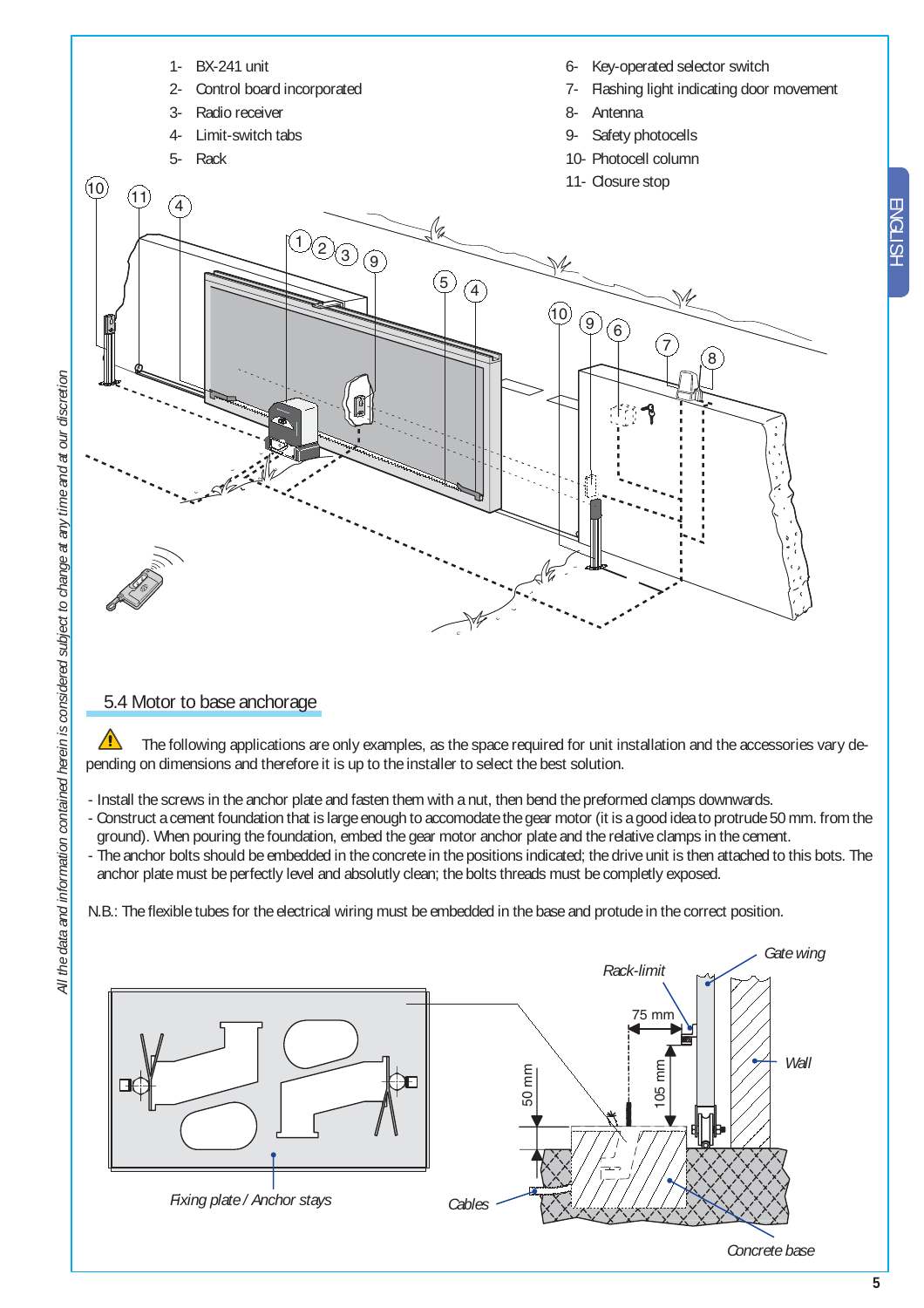## 5.5 Unit installation

During the initial phase of installation, the feet should protrude by 5-10 mm. in order to allow for alignment, anchorage of the rack and further adjustments.

Perfect alignment with the guide rail is made possible by the (paten-ted) built-in regulation system, which consists of:

- slots for horizontal adjustment;
- threaded steel feet for vertical adjustment and levelling;
- plates and bolts for anchorage to the base.



*Cable entrances*

## 5.6 Attaching the rack/limit

Attach the rack to the gate

as described below:

- Release the gearmotor (parag. 5.8);
- position the rack on the pinion of the gearmotor and slide the gate manually in order to attach the rack along its entire length;
- when the rack is attached to the gate, adjust the feet using a screwdriver until the play between the pinion and the rack is correct (1-2 mm.).

N.B.: This position ensures that the weight of the gate does not rest on the gearmotor.

- If the rack is already attached, proceed directly to the adju-stment of the rack/pinion coupling.
- when the necessary adjustment have been completed, fasten the unit in position by tightening the two anchor bolts.

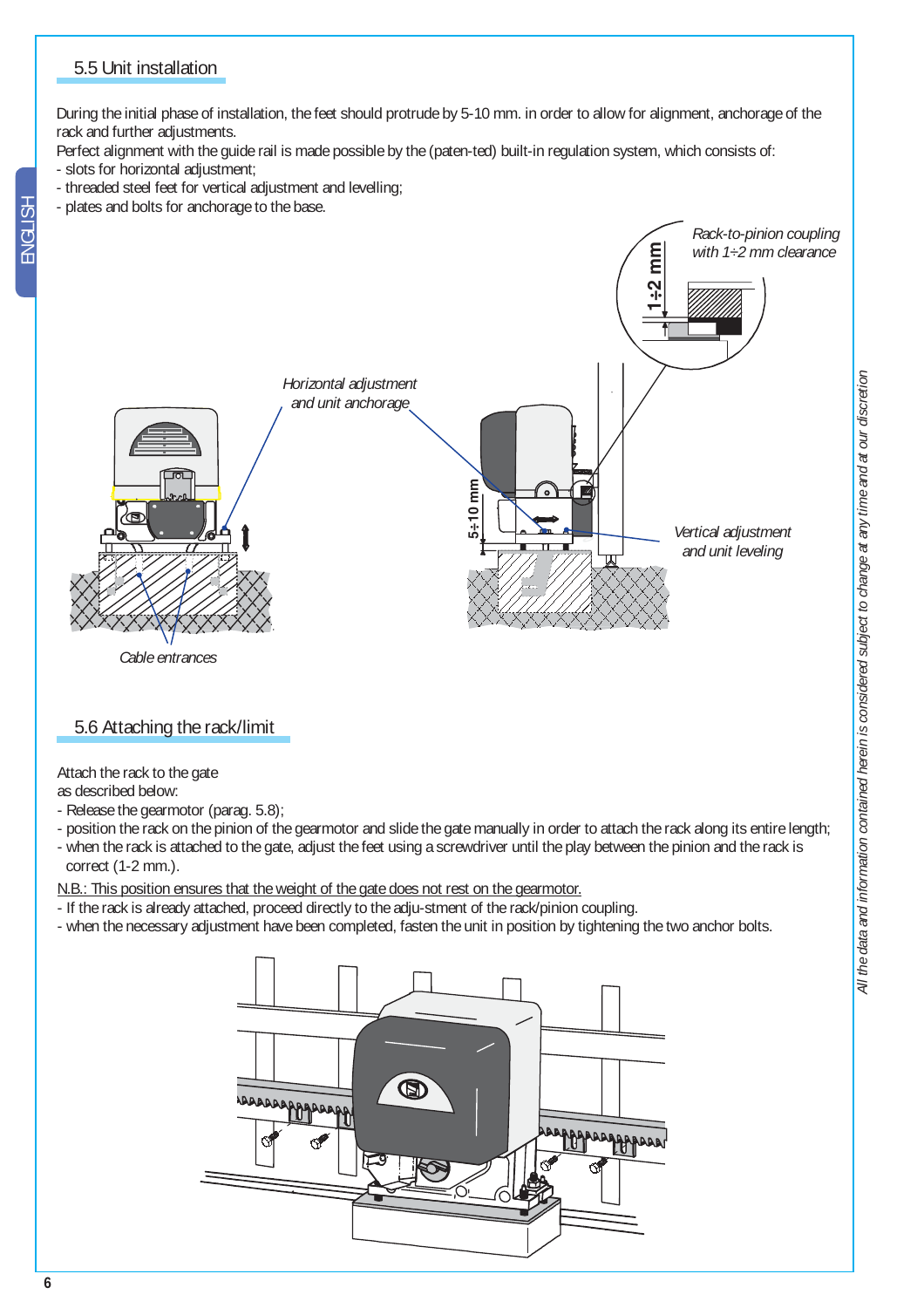## 5.7 Attaching the switch tabs

Position the limit-switch tabs (whose positions determine the limits of gate travel) on the rack. Note: do not allow the gate to strike the mechanical stops in the open or closed positions.



## 5.8 Gear release

To open the access door, insert the key, push down and rotate clockwise. Now, release the gear motor by rotating the knob in the direction shown.

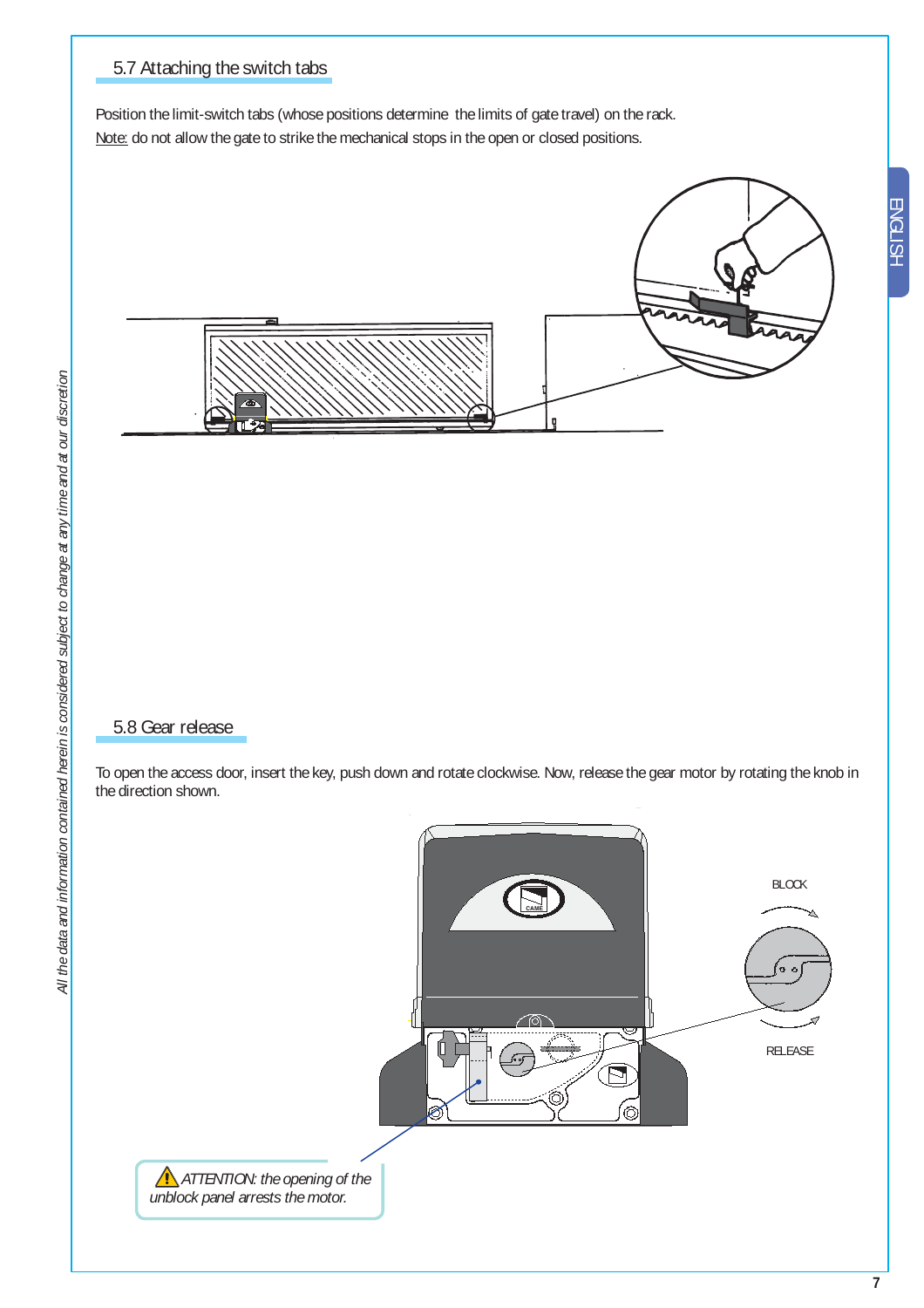ENGLISH

## 6.1 Technical description board ZBX241

This control board is powered by 230V a.c. across terminals L1 and L2, and is protected by a 1A fuse on the main power line. Control systems are powered by low voltage and protected with by a 1.6A fuse. The total power consumption of 24V accessories must not exceed 40 W.

Fixed operating time of 90 seconds.

Photocells can be connected to obtain:

- Re-opening during the closing cycle;

- Partial stop: shutdown of moving gate, with activation of an automatic closing cycle;

- Total stop: shutdown of gate movement without automatic closing; a pushbutton or radio remote control must be actuated to resume movement;

The board, moreover, integrates and independently runs a safety function capable of detecting obstacles that hinder movement: during opening: the gate stops and the automatic closure is activated;

during closure: the gate inverts its direction until it is completely open, after which it closes automatically.

 *Warning! after three consecutive inversions, the gate will remain open and automatic closure will be discontinued. Toclose the gate, use the radio remote control or the push-button.*

#### Other functions available:

 Automatic closing: The automatic closing timer is automatically activated at the end of the opening cycle. The preset, adjustable automatic closing time is automatically interrupted by the activation of any safety system, and is deactivated after a total stop command or in case of power failure;

- Partial opening function: opening of the gate to the desired position for pedestrian passage, which can be adjusted on the trimmer;

- Detection of obstacles: this function cancels every command if the photocells (in whatever safety function connected) detect an obstacle with the gate at the limit position;

- "Human presence" operation;<br>- Flashing light activated before

Flashing light activated before opening and closing cycle begins;

Selection of command sequence: open-close-reverse, open-stop-close-stop or open only.

Adjustments: automatic closing time, partial opening time and amperometric sensitivity.

#### IMPORTANT:- the opening of the unblock panel arrests the motor.

- Shut off the mains power and disconnect the batteries before servicing the inside of the unit.

#### 6.2 ZBX241 main components



- 1 Power supply connection terminal board and transformer
- 2 1A line fuse
- 3 1.6A accessory fuse
- 4 "Function selection" dip-switch
- 5 Radiofrequency board slot
- 6 TCA trimmer: automatic closing time adjustment
- 7 AP.PARZ. trimmer: partial aperture adjustment
- 8 SENS. trimmer: amperometric sensitivity adjustment
- 9 Code memorising key
	- 10 LED indicator for radio codes
	- 11 BN1 board connecting terminal board
	- 12 Emergency battery connecting terminal board
	- 13 10A motor fuse
- 14 630mA control unit fuse
- 15 Power supply LED indicator
- 16 Motor, end-stop and accessory connecting terminal board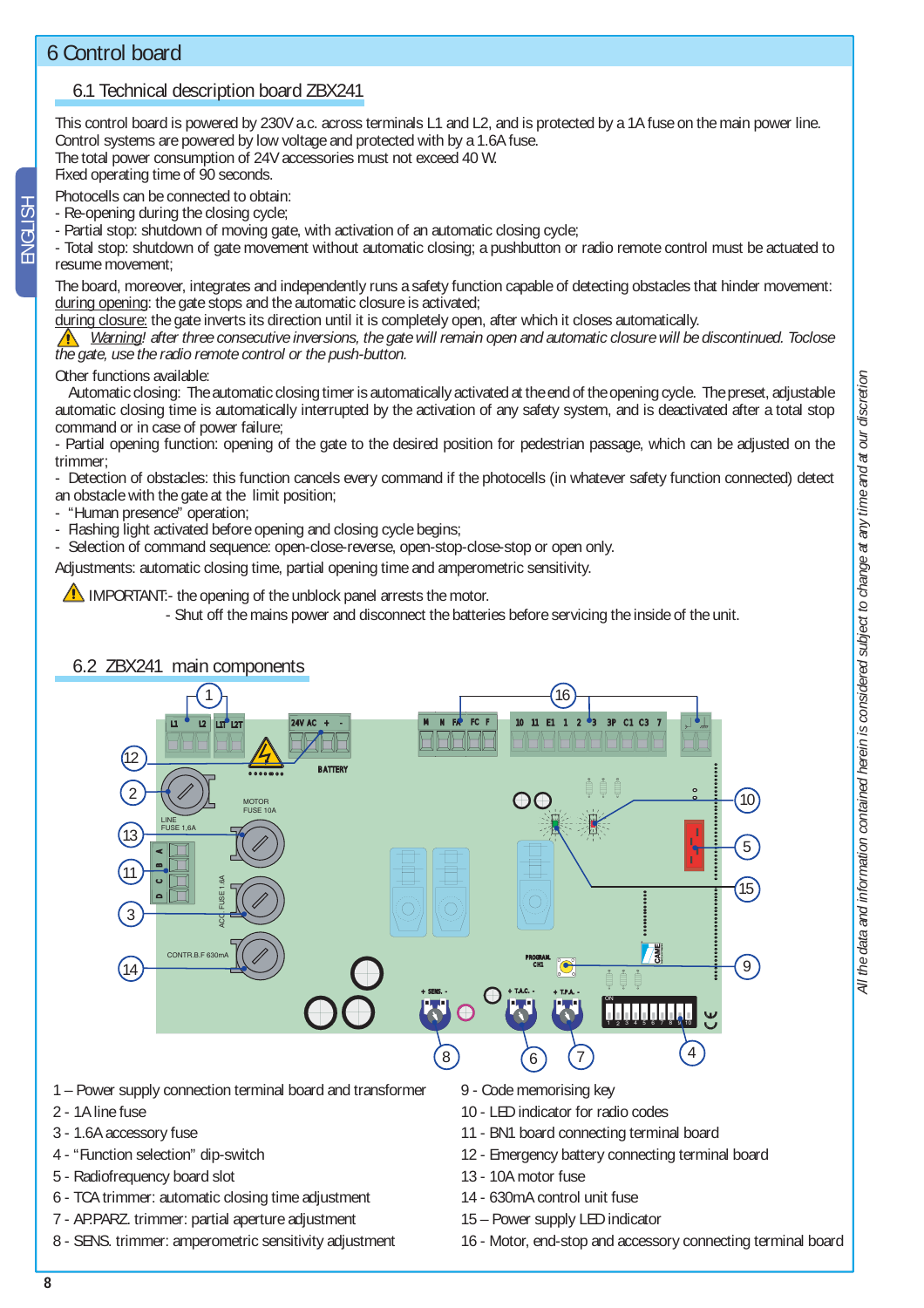## 6.3 Description board BN1

2 The BN1 board allows the automation to be battery operated in case of a power outage. When power is restored, the card also recharges the batteries.



- 1 ZBX241 board connecting terminal board
- 2 The green LED indicator light signals mains power supply on
- 3 The red LED indicator light signals emergency battery power supply on

## 6.4 Emergency battery connection

Insert batteries in the appropriate bracket (**Fig.1**) and connect them (using the cables provided) to the ZBX241 board (**Fig.2**) terminal  $(+,-)$ .



## 6.5 Gearmotor end-stop connection

The motor and limit switch unit are wired at the factory for mounting on the left-hand side of the gate (as seen from the inside). If right-hand installation is desired:

- invert limit switch connections FA-FC on the terminal block;

- invert motor phase connections M-N on the terminal block.









24V (d.c.) single-phase motor

ENGLISH

ENGLISH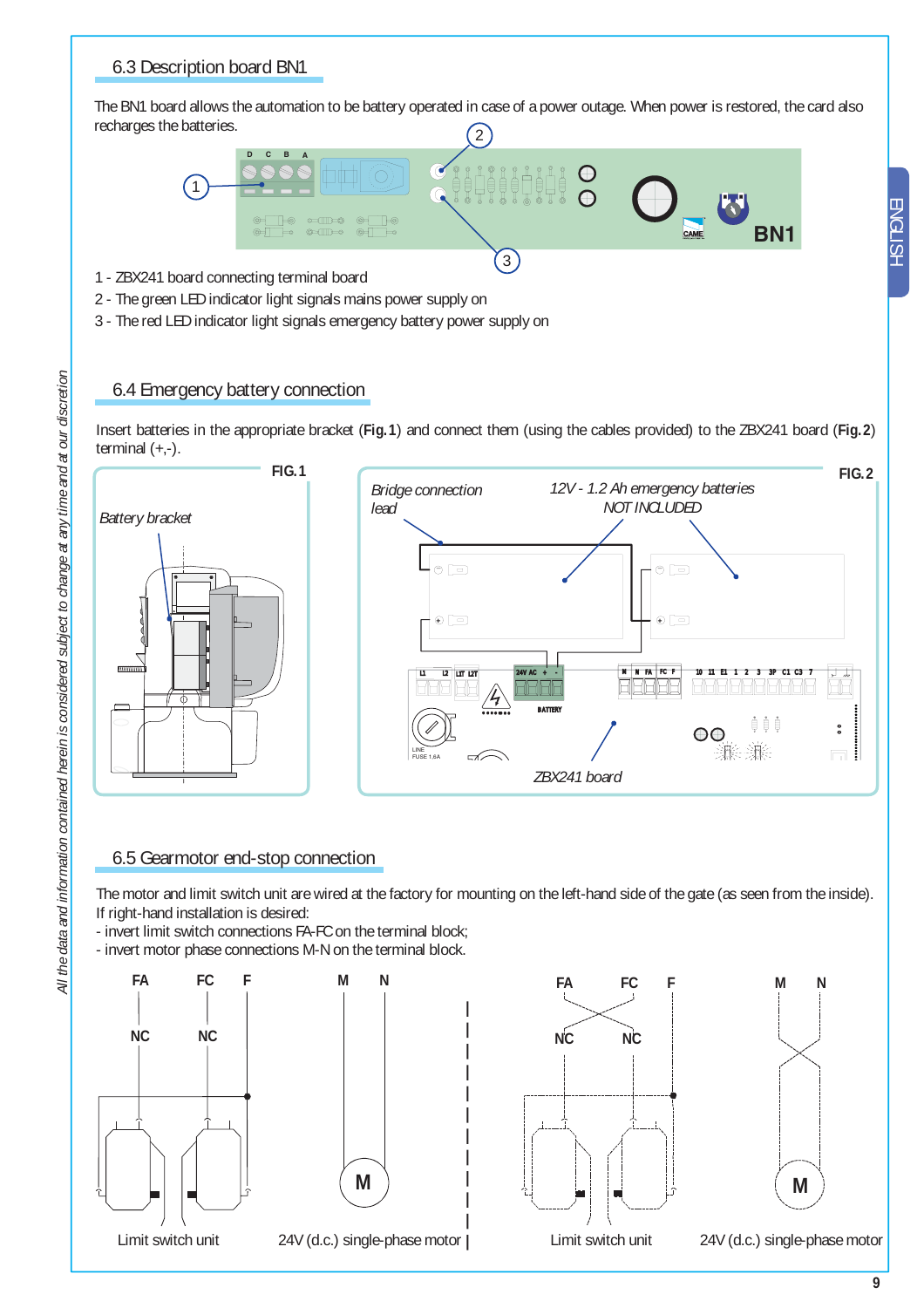| 6.6 Electrical connections                |                                                                                              |  |  |  |
|-------------------------------------------|----------------------------------------------------------------------------------------------|--|--|--|
| $\vert$ 24V AC +<br>L1<br>L2              | N FA FC F<br>10 <sub>1</sub><br>3P C1 C3 7<br>M<br>11<br>E <sub>1</sub><br>3<br>$\mathbf{2}$ |  |  |  |
| L1<br>L2                                  | 230V (a.c.) power supply                                                                     |  |  |  |
| M<br>(M)<br>${\sf N}$                     | 24V(d.c.) motor                                                                              |  |  |  |
| 11<br>${\sf E}$                           | 24V output in motion (e.g. flashing light 25W)                                               |  |  |  |
| $+10$<br>$-11$                            | 24V powering accessories max. 40W                                                            |  |  |  |
| $\mathbf{1}$<br>月<br>$\overline{2}$       | Pushbutton stop (N.C.)                                                                       |  |  |  |
| $\overline{2}$<br>Ħ<br>3                  | Pushbutton open (N.O.)                                                                       |  |  |  |
| $\overline{2}$<br>Ħ<br>3P                 | Pushbutton partial opening (N.O.)                                                            |  |  |  |
| $\overline{2}$<br>Ħ<br>$\overline{7}$     | Contact radio and/or pushbutton for controlled (see dip-switch 2-3)                          |  |  |  |
| $\overline{2}$<br>C <sub>1</sub>          | Contact (N.C.) for «re-aperture during closure»                                              |  |  |  |
| $\overline{2}$<br>C <sub>3</sub>          | Contact (N.C.) for «partial stop»                                                            |  |  |  |
| $\overline{2}$<br>FC                      | (24V-3W max.) gate-opened signal lamp                                                        |  |  |  |
| F<br>FA                                   | Connection limit switch opens                                                                |  |  |  |
| F<br>FC                                   | Connection limit switch closes                                                               |  |  |  |
|                                           | Antenna connection                                                                           |  |  |  |
| TX<br>RX<br>10 2 TX C NC<br>6006<br>$+10$ | N.B. Maintain polarity when connecting photoelectric cells (DIR)                             |  |  |  |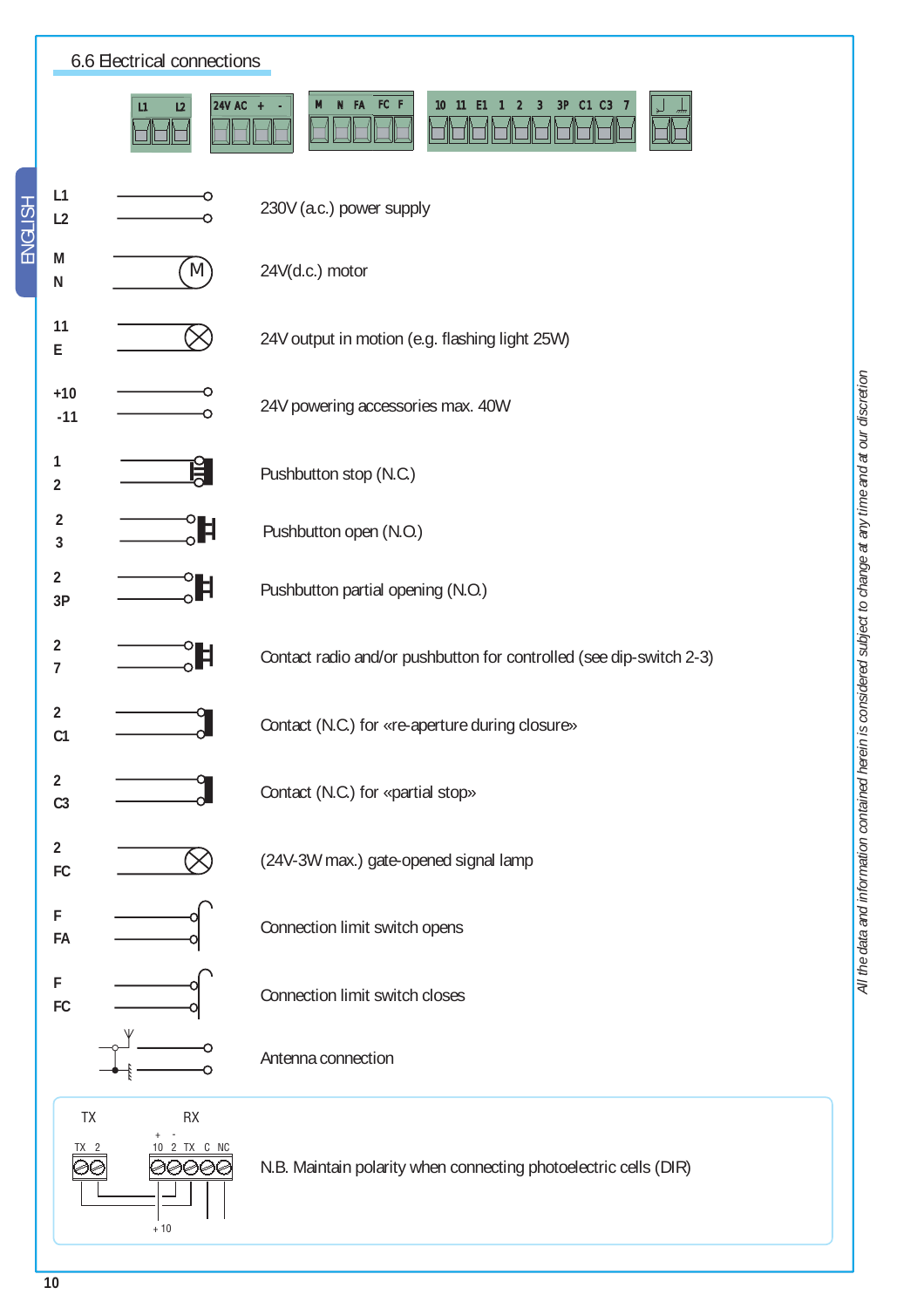## 6.7 Function selections

- 1 ON Automatic closure enabled
- 2 ON "Open-stop-close-stop" radio control and/or button function enabled (with plug-in radiofrequency board)
- 2 OFF "Open-close-reverse" radio control and/or button function enabled (with plug-in radiofrequency board)
- 3 ON "Only open" radio control and/or button function enabled (with plug-in radiofrequency board)
- 4 ON "Maintained action" operation enabled
- 5 ON Pre-flashing (aperture and closure) enabled
- 6 ON Obstacle detection device (motor of limit position) enabled
- 7 OFF Re-aperture in closure phase enabled; activate safety device (2-C1), if not set the dipswitch to ON
- 8 OFF "Stop" button enabled; activate safety device (1-2), if not set the dipswitch to ON
- 9 OFF "Partial-stop" enabled; activate safety device (2-C3), if not set the dipswitch to ON
- 10 Not used

## 6.8 Adjustments

- Trimmer TCA = Automatic closing time: 1" to 120";
- Trimmer AP.PARZ. = Partial opening time: 1" to 15".
- Trimmer SENS.= amperometric sensitivity adjustment

## 7 Installation procedure of the transmitter for remote control

Read the three steps below before beginning installation procedures:

- prepare the radio board (paragraph 7.1);
- procedure for codifying the transmitter (paragraph 7.2);
- memorizing the code on the command board (paragraph 7.3).

## 7.1 Prepare the radio board (AF)

1) On AM transmitters operating at 433.92 MHz (TOP and TAM series), position the jumper connection on circuit card AF43S as shown on the sheet.







2) **1** The AF board should  $\frac{3P}{P}$  or  $\frac{3P}{P}$ ALWAYS be inserted when the power is off.

*Motherboard*



| Frequency/MHz | Radiofrequecy  | Transmitter  |
|---------------|----------------|--------------|
| FM 26.995     | AF130          | <b>TFM</b>   |
| FM 30.900     | AF150          | <b>TFM</b>   |
| AM 26.995     | AF26           | <b>TOP</b>   |
| AM 30.900     | AF30           | <b>TOP</b>   |
| AM 433.92     | AF43S / AF43SM | TAM / TOP    |
| AM 433.92     | AF43SR         | <b>ATOMO</b> |
| AM 40.685     | AF40           | <b>TOUCH</b> |





ENGLISH

ENGLISF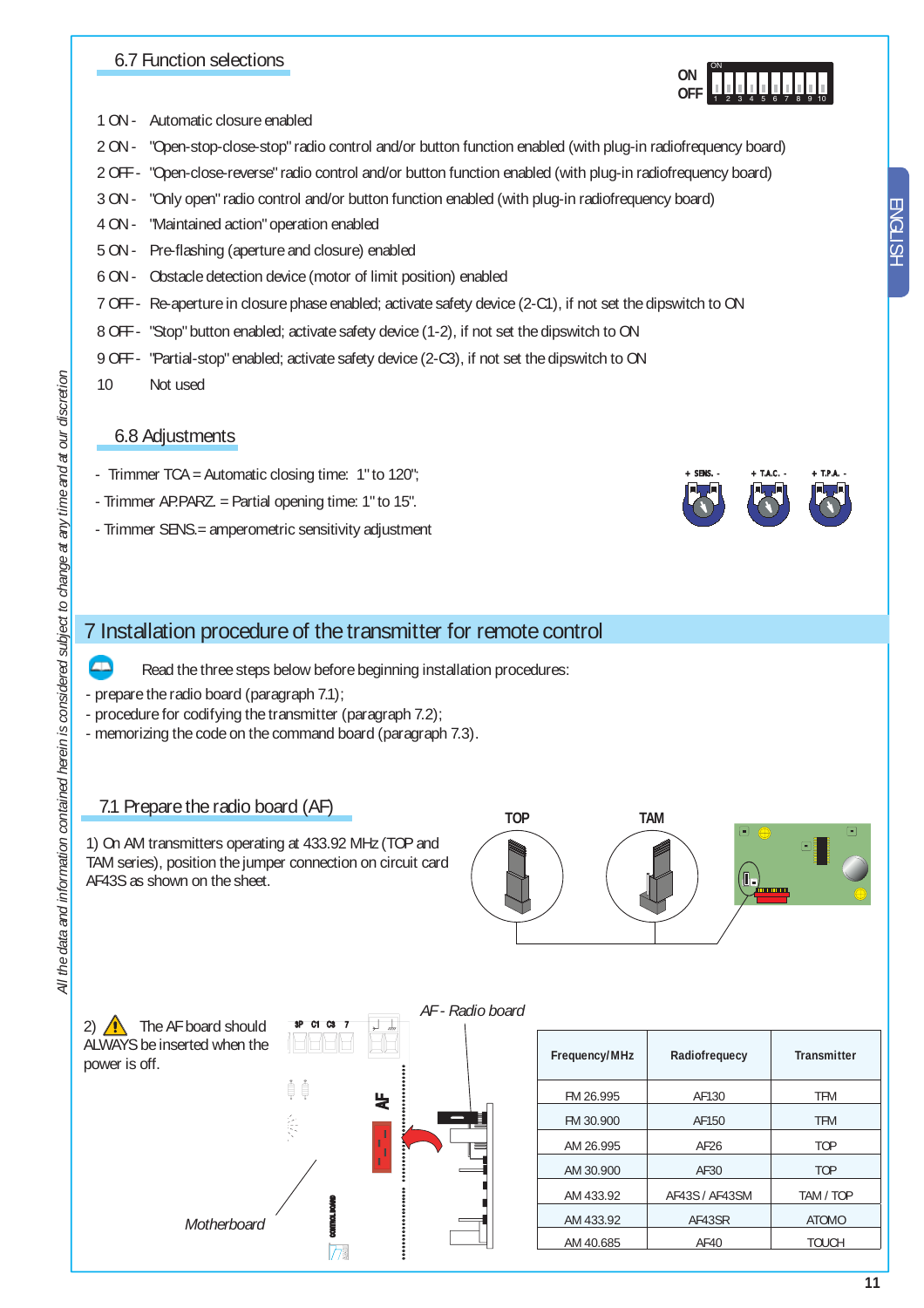



**2** 000000000000 **0 1**  $\Box$ 

 $\mathbb{I}$ 

that registration has occurred

2 connect encoding jumper J

1 assign a code (also on file)

*TOP QUARTZ SERIES*

7.2 Procedure for codifying the transmitter

3 register code



Standard encoding procedure T262M - T264M - T2622M - T302M - T304M - T3022M

4 disinserire jumper J

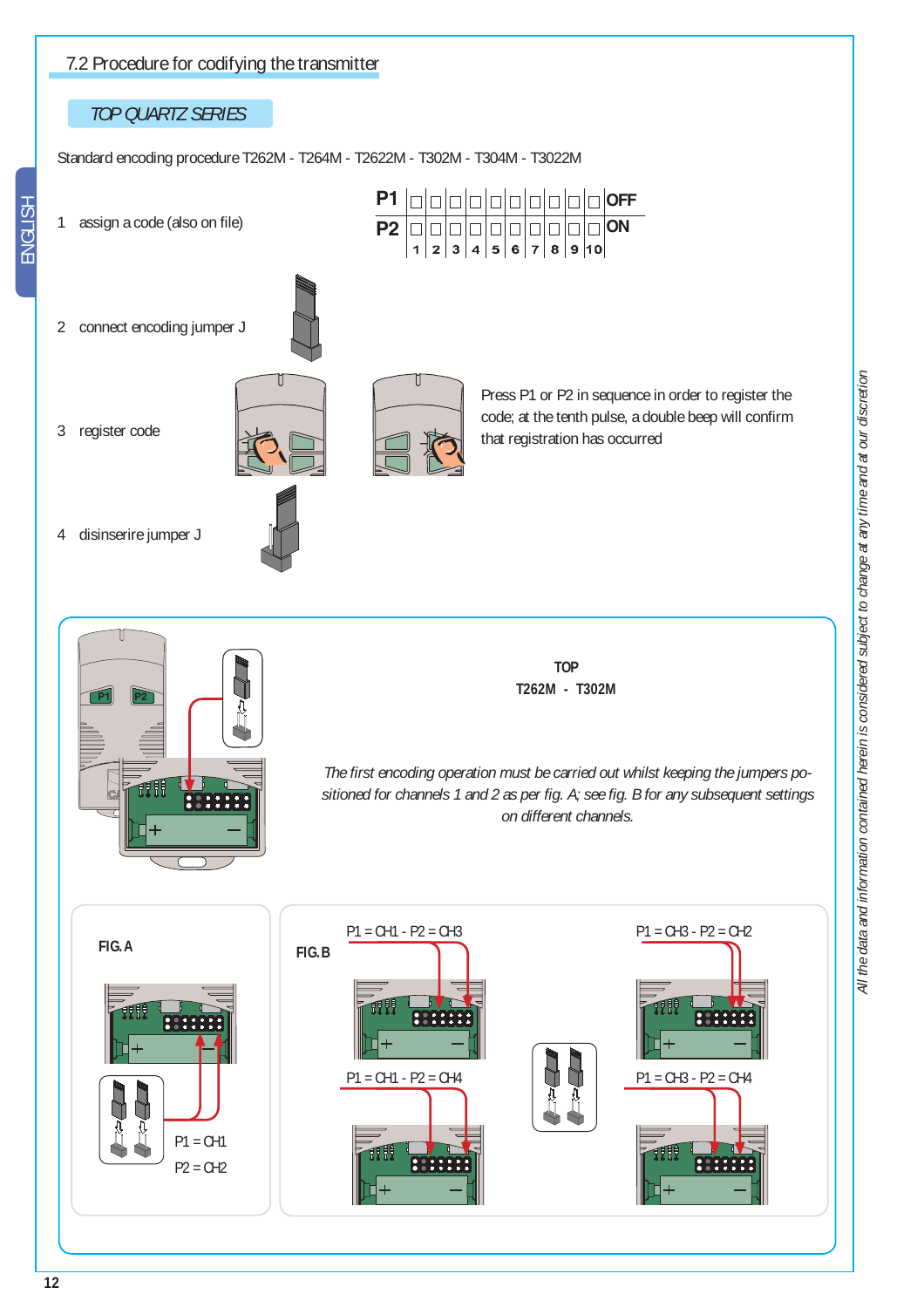

*TOP SERIES*



ENGLISH

**ENGLISH**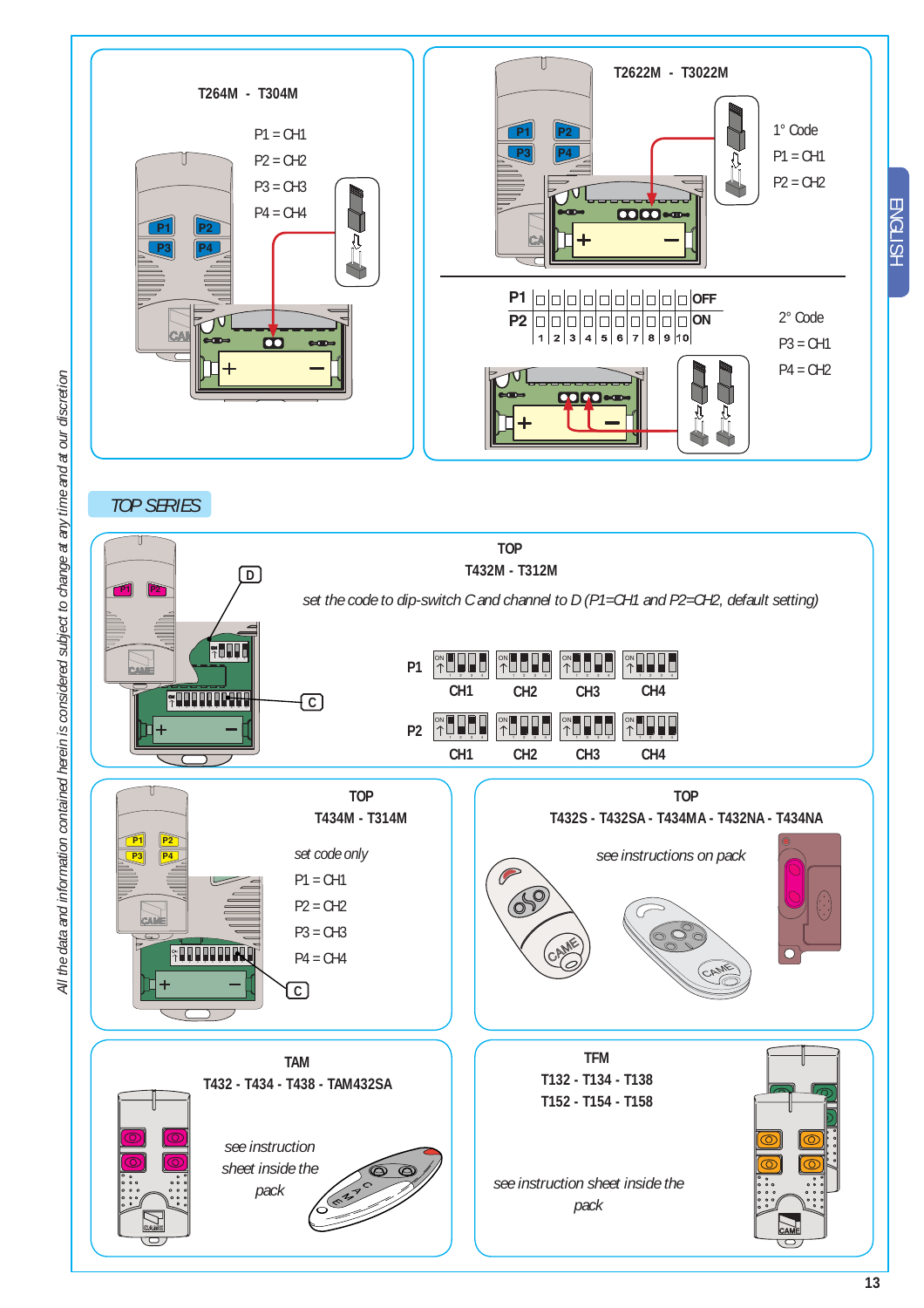

## 7.3 Memorizing the code on the command board

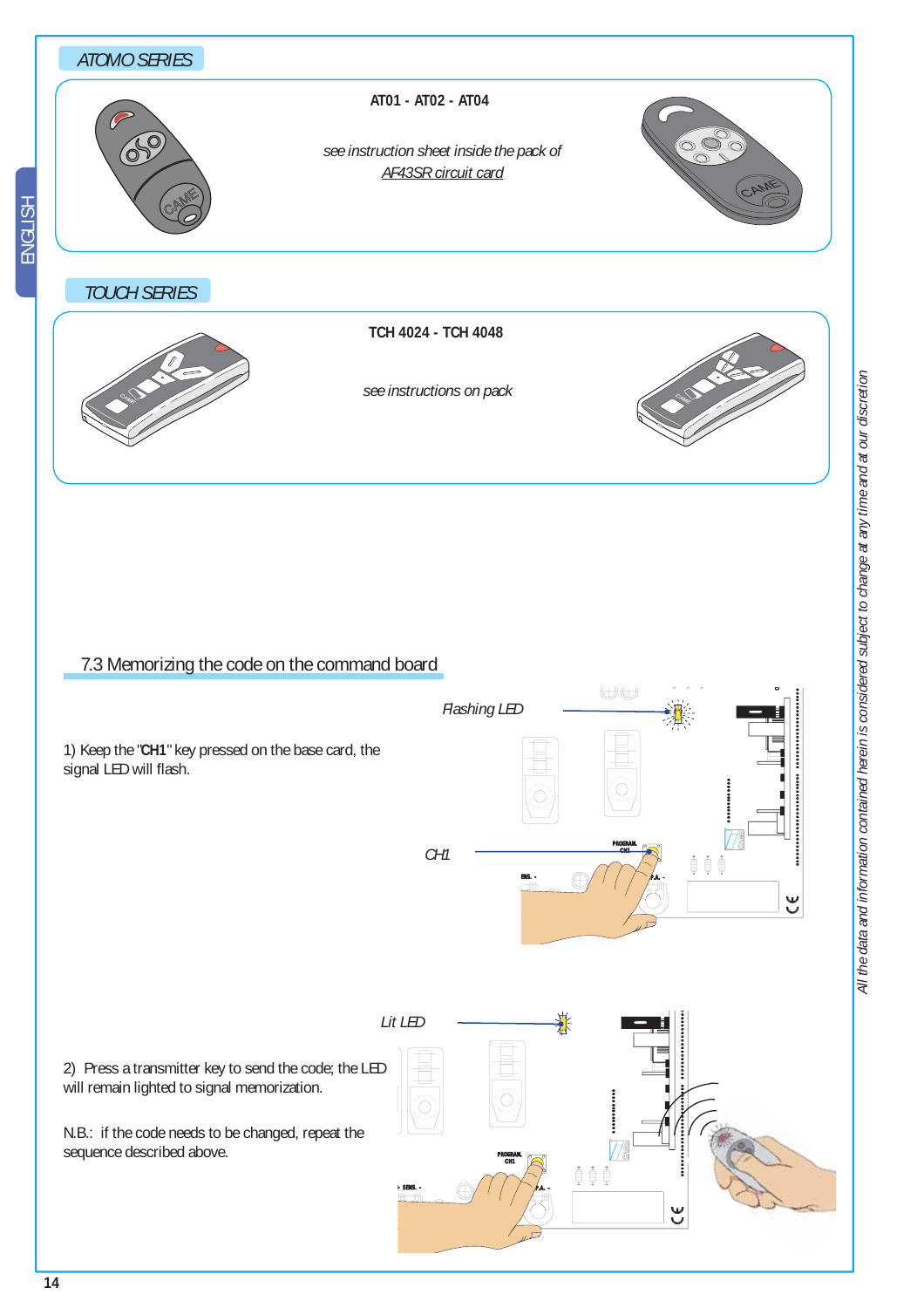## 8 Maintenance

The unit does not require specific maintenance. Only as a precautionary measure and in case of intensive use, we recommend periodic checks (every 6 months) on the state of the electric wire connected to the motor, the tightness of the nuts and the proper oiling of the sliding points between fixed and mobile parts.

All checks must be recorded (in a dedicated record-book).

## 9 Demolition and disposal

In its premises, CAME CANCELLI AUTOMATICI S.p.A. implements an Environmental Management System certified in compliance with the UNI EN ISO 14001 standard to ensure environmental protection.

Please continue our efforts to protect the environment—which CAME considers one of the cardinal elements in the development of its operational and market strategies—simply by observing brief recommendations as regards disposal:

**DISPOSAL OF PACKAGING – The packaging components (cardboard, plastic, etc.) are all classifiable as solid urban waste** products and may be disposed of easily, keeping in mind recycling possibilities.

Prior to disposal, it is always advisable to check specific regulations in force in the place of installation.

#### **PLEASE DISPOSE OF PROPERLY!**

**APRODUCT DISPOSAL – Our products are made up of various types of materials. Most of them (aluminium, plastics, iron,** electrical wires, etc.) may be disposed of in normal garbage collection bins and can be recycled by disposing of in specific recyclable material collection bins and disposal in authorized centres. Other components (electrical boards, remote control batteries, etc.), however, may contain polluting substances. They should therefore be removed and given to qualified service companies for proper disposal.

Prior to disposal, it is always advisable to check specific regulations in force in the place of disposal.

**PLEASE DISPOSE OF PROPERLY!**

## 10 Manufacturer's warranty

## c٤

#### **MANUFACTURER'S DECLARATION**

*As per Enclosure II B of Machinery Directive 98/37/CE*

*Enclosed with the technical documentation (the original copy of the Declaration is available on request) Date of the present declaration 07/12/2001*

#### *The representatives of*

**CAME Cancelli Automatici S.p.A.** via Martiri della Libertà, 15 31030Dosson di Casier - Treviso - ITALYtel (+39) 0422 4940 - fax (+39) 0422 4941 internet: www.came.it - e-mail: info@came.it

*Hereby declare, under their own respons ibility, that the product/s called ...*

**BX241 R001 - BSF - BRC5 - BRC10 - BRC15 - B4337 - CGZ CGZF - CGZS - CCT** 

*… comply with the Italian National Legal Provisions that transpose the following Community Directives (where specifi cally applicable):*

#### MACHINERY DIRECTIVE 98/37/CE

LOW VOLTAGE DIRECTIVE 73/23/EEC - 93/68/EEC LECTROMAGNETIC COMPATIBILITY DIRECTIVE 89/336/EEC - 92/31/EEC R&TTE DIRECTIVE 1999/5/CE

*Also, they furthermore represent and warrant that the product/s that are the subject of the present Declaration are manufactured in the respect of the following main harmonized provisions:*

#### EN 292 PART 1 AND 2 MACHINERY SAFETY.<br>FN 12453 MNUISTRIAL COMME EN 12453<br>FN 12445 **INDUSTRIAL, COMMERCIAL AND OTHER CLOSING MECHANISMS**

EN 12445 INDUSTRIAL, COMMERCIAL AND OTHER CLOSING MECHANISMS. EN 12978 SAFETY DEVICES FOR POWER OPERATED DOORS AND GATES ...<br>EN 60335 - 1 SAFETY IN APPARATUSES FOR HOME USE. EN 60335 - 1 SAFETY IN APPARATUSES FOR HOME USE.<br>EN 60204 - 1 MACHINERY SAFETY. EN 60204 - 1 MACHINERY SAFETY.<br>EN 61000 - 6 - 2 ELECTROMAGNETIC C EN 61000 - 6 - 2 ELECTROMAGNETIC COMPATIBILITY.<br>EN 61000 - 4 - 4 ELECTROMAGNETIC COMPATIBILITY EN 61000 - 4 - 4 ELECTROMAGNETIC COMPATIBILITY<br>EN 61000 - 4 - 5 ELECTROMAGNETIC COMPATIBILITY ELECTROMAGNETIC COMPATIBILITY.

#### *IMPORTANT CAUTION!*

*It is forbidden to market/use product/s that are the subject of this declaration before completing and/or incorporating them in total compliance with the provisions of Machinery Directive 98/37/CE*

*Signatures of the Representatives*

*TECHNICAL MANAGER Mr. Gianni Michielan* Awebdau

*MANAGING DIRECTOR* Mr. Paolo Menuzzo